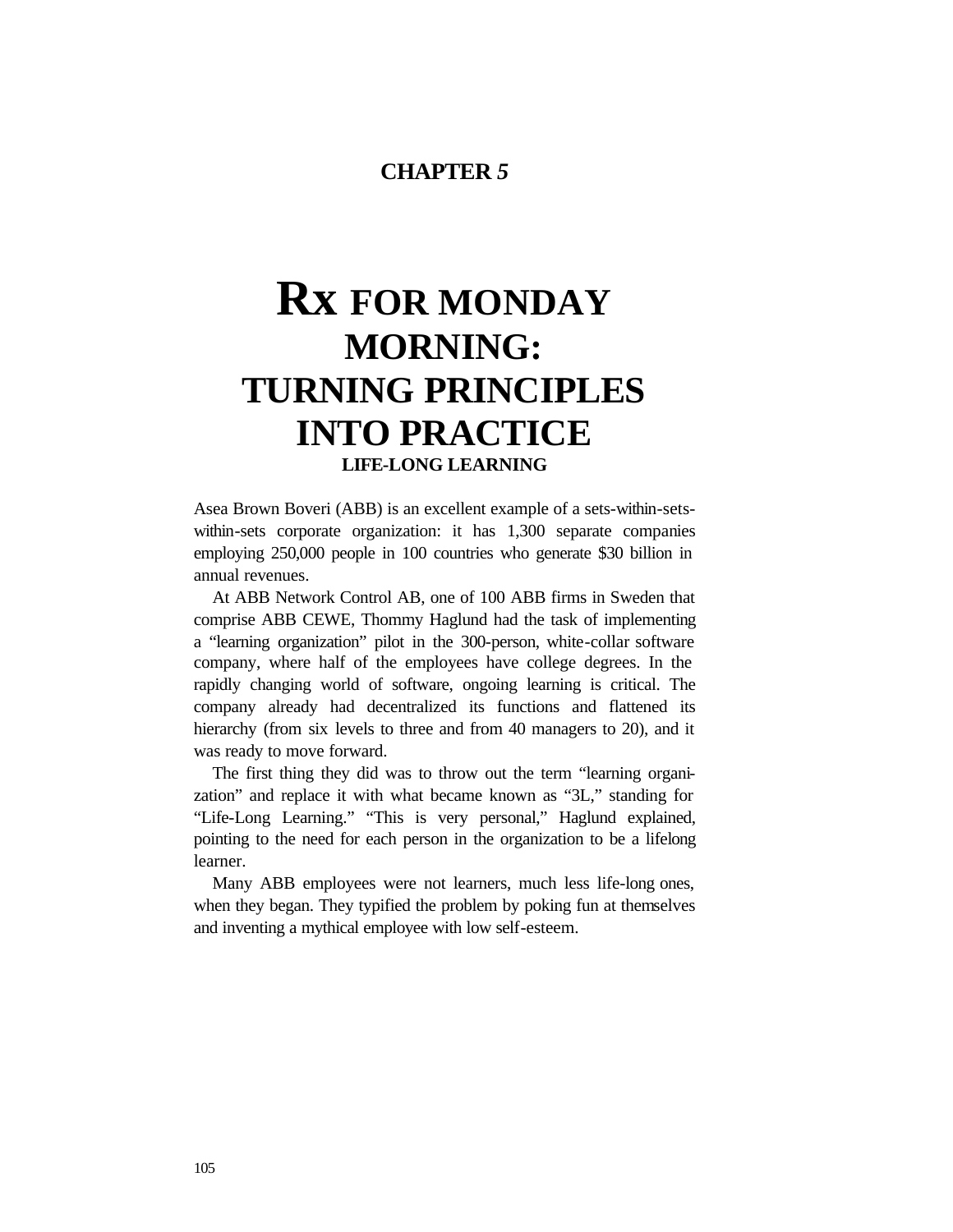Sigurd's uncommon Swedish name implied that he was somewhat "Out of it." His dejected, slightly disheveled cartoon image matched his character: he thought he couldn't influence his situation; he didn't understand how his organization worked; he had no plan for developing his competencies; and he thought (when he did so) that his manager was responsible for his education.

"We were running beside the bike," Haglund explained, "and there were lots of excuses going around. As one person said, 'When you point your finger, there are three fingers pointing back at you.'"

So they set up 20 "Idea Groups" of 15 people each, whose task was to have creative conversations. The Idea Groups, selected for a maximum mix of cross-functional men and women, younger and older people who were strangers to one another in the organization, involved no management. Getting new people acquainted with one another was an implicit goal.

"We gave them some easy questions that had very hard answers," Haglund said:

? What is competence?

- ? What is competence development?
- ? What needs exist?
- ? Who is responsible?
- ? What can I do immediately?
- ? What have we learned from this?

Everyone kept a diary and was asked to write two or three sentences each day for a week in answer to the question "What have I learned?"

It was, Haglund says, "six months of storming. We had to keep reminding ourselves that it has to look bad before it looks better. But you can't shortcut that period."

It also was not free. Each Idea Group received \$5,000 (for an overall investment of \$100,000 for the 20 groups), but with strings attached. "They couldn't spend it on training, they couldn't split it up,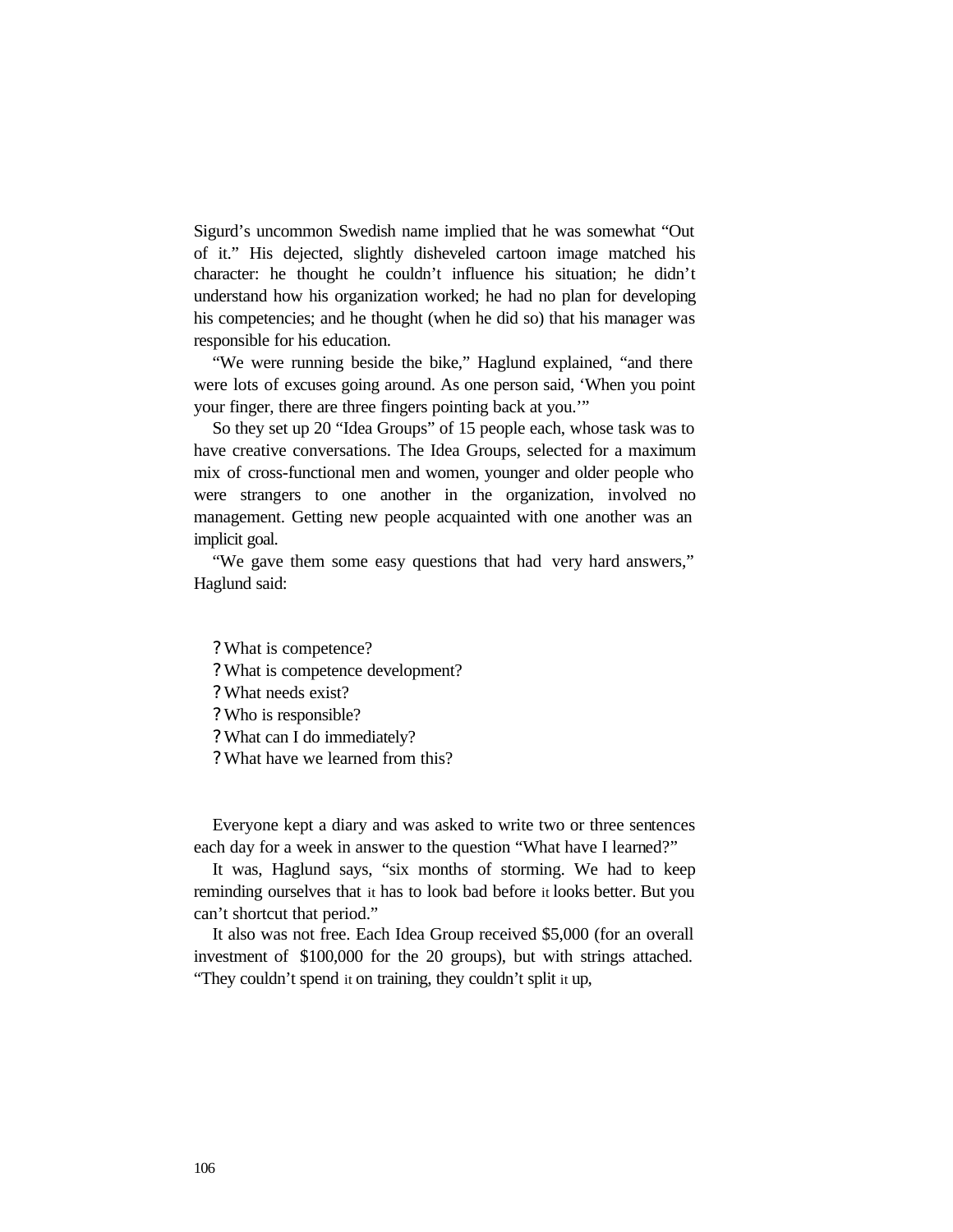that is, they had to spend it together, and they had to spend it in three months."

The program was a resounding success. The "Idea" Groups came up with all sorts of new concepts. Creativity ran rampant, turning traditional approaches into home-grown, innovative ones. A course in presentation skills became an amateur theater presentation. Survival expeditions replaced courses in teamwork. Instead of setting up a huge administrative system to book everything, they used a bulletin board.

Today internal seminars take place regularly, with such titles as "Lateral Thinking" and "Technical Training for Nontechies." At the same time:

- ? Mentors have become common, including 26 internal people who took on mentees, while 40 others (about 15 percent of the employees) gained mentors in other ABB companies.
- ? Interns now cross internal boundaries by spending a week in another department.
- ? Intercompany visits are common and encouraged.
- ? Development people regularly visit customers, a practice previously unheard of.

Eighteen months into the three-year pilot program, they like their results. Company revenues have grown. We asked Haglund what will happen when the program ends. "I want to try something else," he replied smiling.

# **TAKING THE FIRST STEPS**

You do not have to scrap your whole organization and begin anew to shift your business into the Age of the Network. Starting small, as ABB Network Control did with groups of *15,* you can develop your teamnet over time.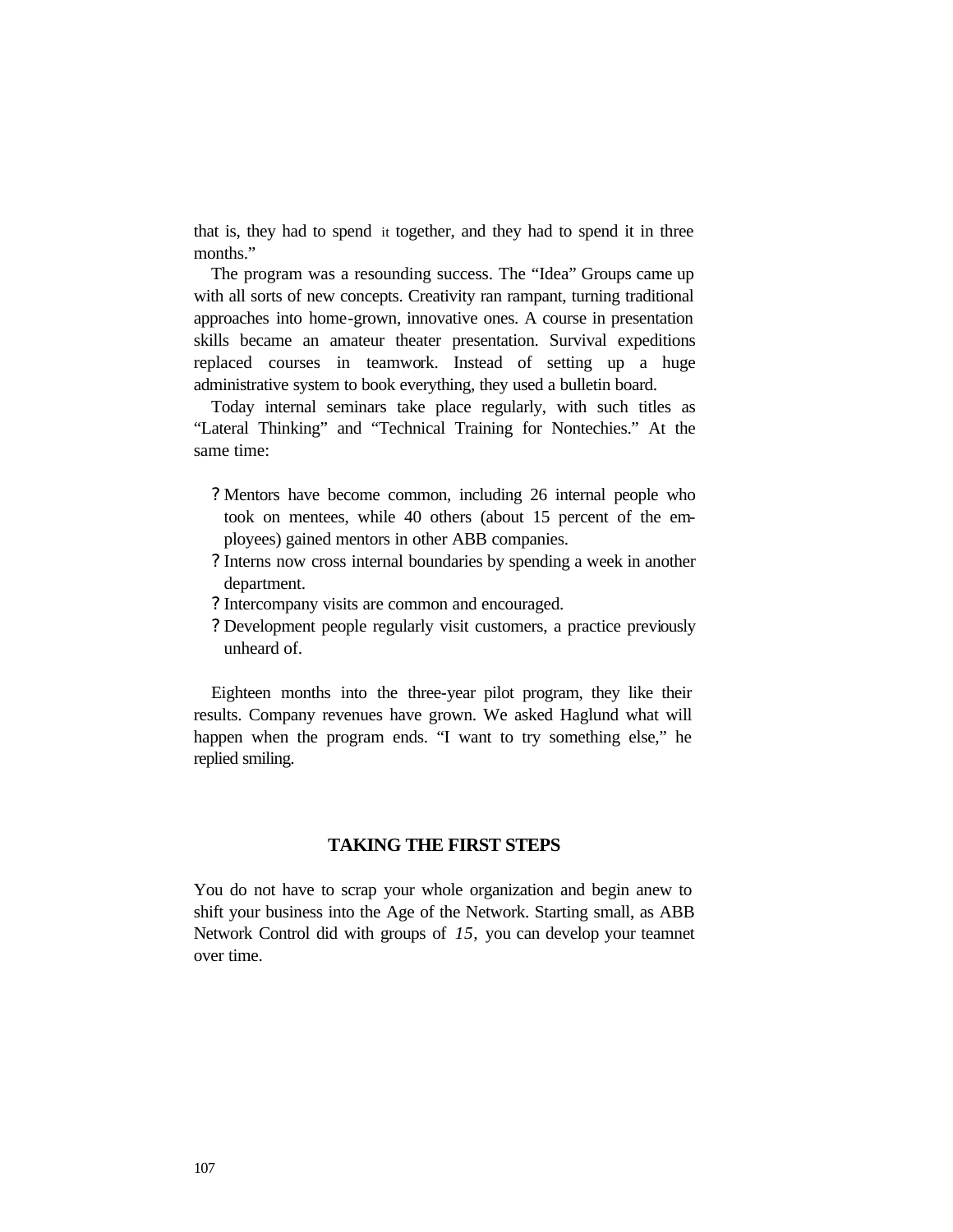Choose a project with a clear mission that involves people from more than one organization. In ABB's case, the mission—to become a learning organization—was quite grand. They introduced it modestly as a pilot program. To qualify for this approach, the project must cross at least a few traditional boundaries—organizational, corporate, or geographic.

Hold a briefing for the people involved in the project on the five principles described in the previous chapter—purpose, members, links, leaders, and levels. Then follow through with these two steps:

*? Startup:* Do an initial teamnet assessment.

*? Launch:* Hold a planning session when the teamnet is ready to take off.

With planning launched, you must implement. (In chapter 4, we laid out the warning signs that impede successful implementation.) Maintain a steady course throughout the project's life by keeping close watch on the dynamic extremes of each of the five principles. We focus particular attention on the startup and launch phases here because, without a successful start, the teamnet will never get to implementation.

Every project, every organization, grows over time; it is a process with a beginning, middle, and end. In each phase, use the Five Team-net Principles to tune up your process.

#### **STARTUP: ASSESSING THE SITUATION**

This is your first quick pass at applying the principles, which you will plumb further in the launch phase.

Use the principles as a mental checklist for a set of conversations or a simple start. Ask people:

? Does everyone have a *common view* of the project?

? Do you consider yourselves *colleagues?*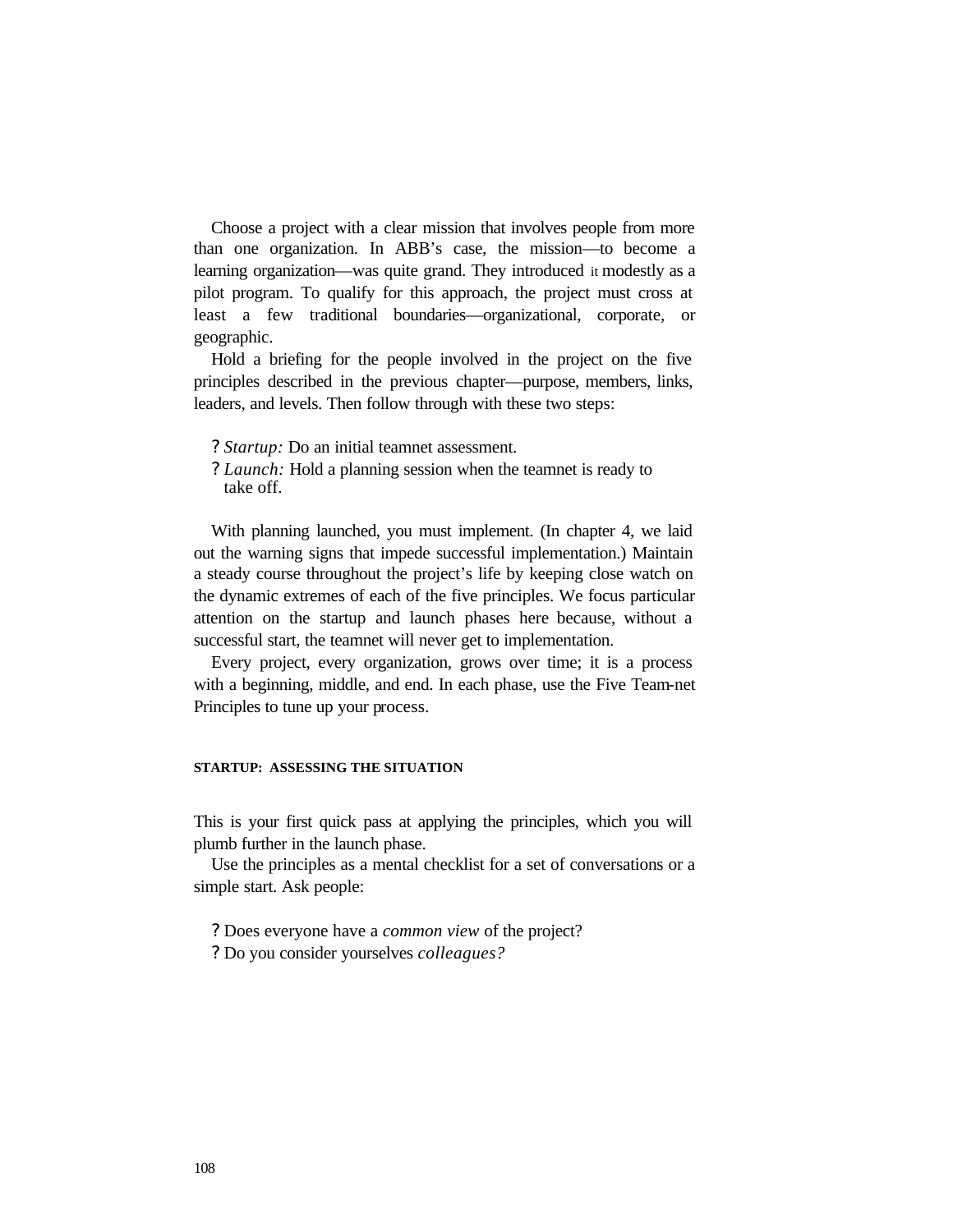? Do you have rich *connections* among you?

? Can you hear many *voices* within the group?

? Are you *inclusive* of the levels of organization?

This checklist provides a quick summary of how far along a group is on the teamnet path.

*Common View?*

Does everyone share a common view of the work? There is an easy way to test this. Separately, ask three members what the group's purpose is. Three quite different answers indicate that the focus is fuzzy at best. You are not necessarily home free, however if everyone repeats the same mantra. This may suggest groupthink, the uncritical acceptance of a group ideology.

The answers you are looking for show strong common themes with unique twists and special applications. In healthy teamnets, people share deeper levels of vision, values, trust, and core beliefs while holding diverse viewpoints and arguing over individual issues.

Teamnets never really jell and cannot succeed without a shared purpose. A teamnet faces the clearest danger if it once had a purpose that is no longer clear. Rarely will it succeed by maintaining the organization in its current form. A purposeful organization that completes its work, delivers its results, and goes out of business is a graceful and natural course of a useful but transient teamnet.

> *To come* to *life, teams and networks need a purpose that everyone understands.*

#### *Colleagues?*

Who is involved? Practically, this means "get names." Whether recorded on the back of an envelope or published in a directory, names of people and organizations that need representation indicate membership in the teamnet.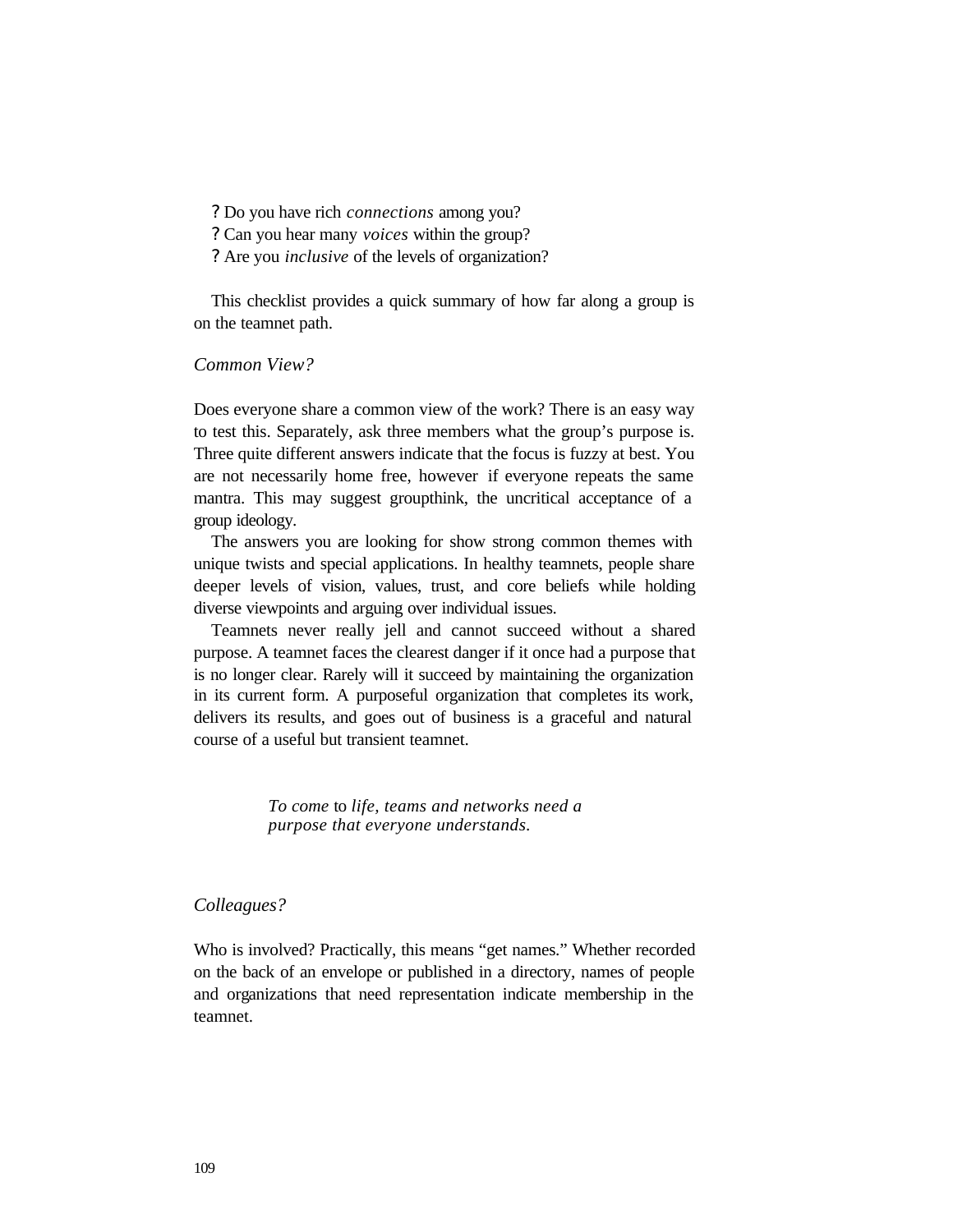You gain early clues to the potential size and multiple levels of the teamnet by understanding who the members are and what talents they bring. These are the participants, the components, the most tangible elements of the basic network.

Listen to how the participants talk about one another and the organizations they represent. Do they refer to and treat one another with respect, communicate as peers, and possess elements of independence? These are all nuances of the word "colleagues."

Quickly assess how independent, dependent, and interdependent the members are. Dependent members are a drag on the whole group; totally independent members rip **it** apart. Interdependence is a necessary balance.

> *Look for the obvious. Can participants stand on their own if the group as a whole fails?*

Will companies remain independent in an alliance? Do individuals on a cross-functional team have a home organization and other responsibilities? Do physically distributed sites have control over their budgets? Does a line-of-business profit center also have personnel authority?

# *Connections?*

Just because people regard one another as colleagues and share a vision does not mean they have a teamnet. The third *sine qua non* is links. There are no relationships without communication around joint activity, and without relationships among participants, there is no network.

Look for the " $1-2-3$ " of the links. The channels (1) allow people to interact (2), which is how they form relationships (3).

*1.Look for the physical channels.*

*2. Identify the tangible interactions.*

 *3. Recognize the relationships among people.*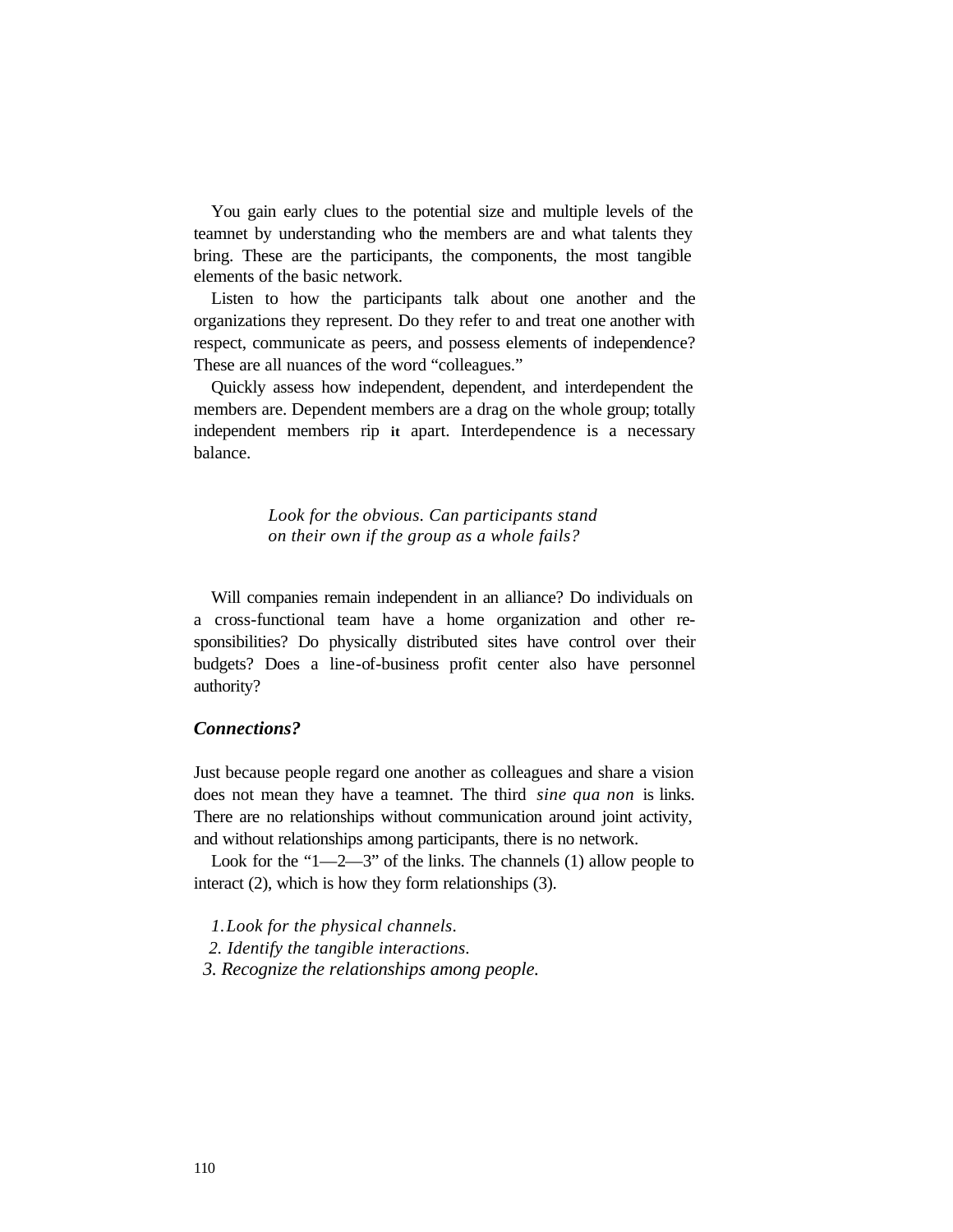First, in what ways does your group link now? People create links with all kinds of media—frequent face-to-face meetings, conferences, conventions, off-sites, phone calls, faxes, newsletters, video, e-mail, and a rapidly growing list of exotic electronic technologies. Only preferences, time, and money limit this cornucopia of connections.

Groups that work together across separate locations or in the same location but at different times, such as shifts of nurses, need to be explicit about communication. How do people communicate with one another? Are they clear and intentional, or vague or inconsistent about the channels they use?

Second, look for the interactions, the actual use people make of the group's communication systems. Get a feel for the levels of activity. A simple survey can yield dramatic findings. Do higher-ups respond to lower-downs, or do they ignore them? Do people talk only to others at their own level? Are the actions and reactions of senders and receivers sparse and distant? Or is there a buzzing, booming confusion, which is the profuse, immediate, and spontaneous stuff of real communication?

Third, rise up to the 30,000-foot view (see chapter 1), where you can see the whole communication pattern. Can you see the basic relationships, the standing waves of interaction over time? Are there broad streams of communication that indicate a history and a culture together? On a fast-moving team, bonds form quickly through intense interaction within a quickly clicking culture. If there are voids here, brainstorm ways to increase meaningful interactions.

Relationships can become real in an instant, or they may emerge slowly as a pattern of interaction establishes itself in response to change. This is true for people and for organizations. Regardless of time, relationships form the bonds that build trust. The teamnet goes nowhere without trust.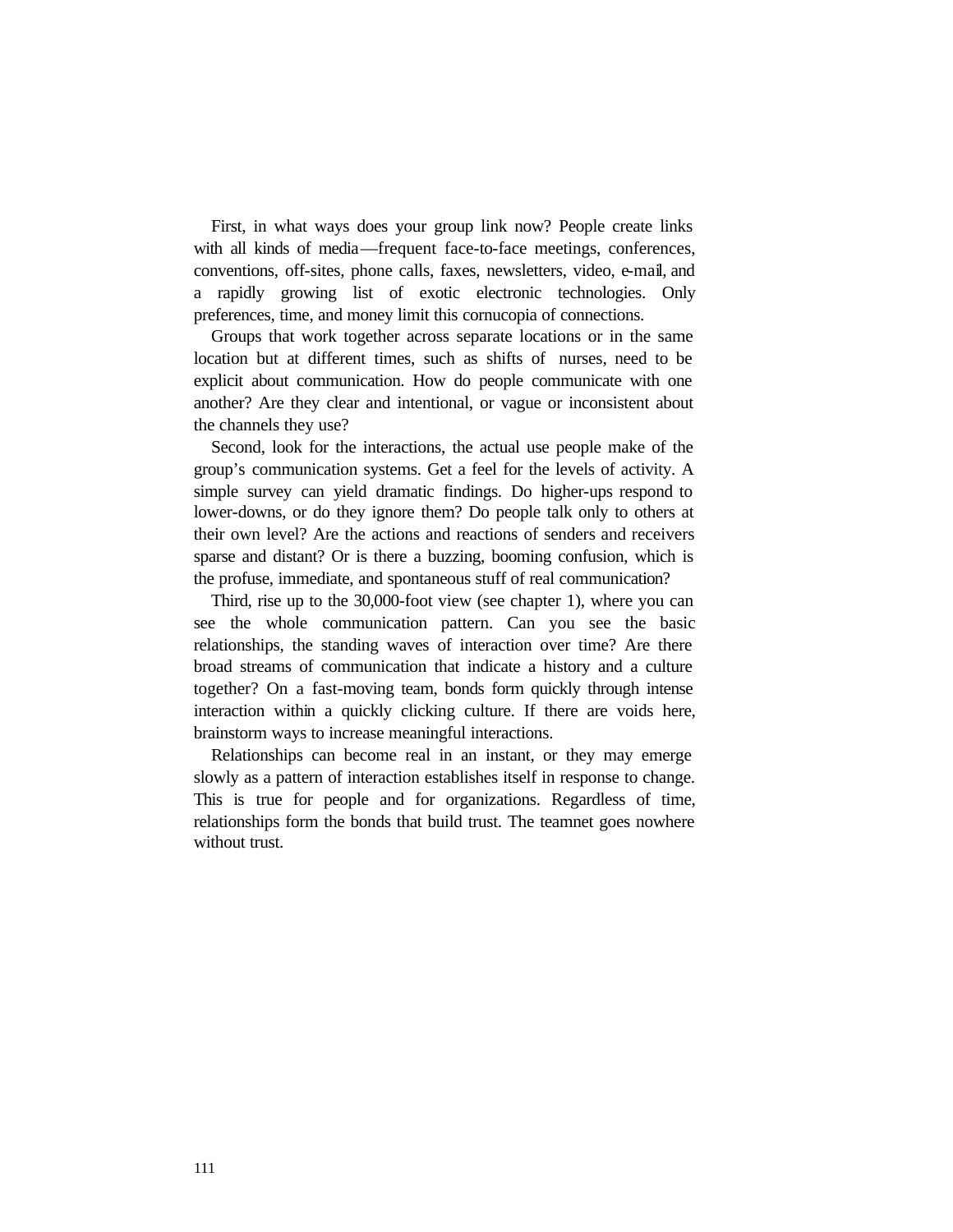## *Voices?*

Do you hear one or many voices when you listen to the group? Heard from the outside, one voice might sound like a coherent teamnet with a spokesperson. Now look inside. It's likely to be a hierarchy at heart if the same one voice drowns out the rest.

Ask a few people in the group who the leaders are. Listen for a plural response if you ask the question in the singular. Better yet, stand corrected as people talk about how important everyone's role is.

All groups, including teams and networks, have leaders. Teamnets, however, have more leaders than hierarchy and bureaucracy. Where a hierarchy insists on one leader, a network has several. Where a bureaucracy seeks terms of office for single leaders and appoints subordinate bosses, a network sees a number of leaders rotate through diverse responsibilities.

Is this healthy? The answer is no if fluid leadership indicates a fragmented, out-of-control group. The answer is yes if it indicates a dynamic capacity to self-organize continuously to meet changing conditions.

Whether many voices indicate useless babble or deep bonds depends on the purpose that unites them. Are the shifting leaders also keeping the group focused on the overall purpose? Are people stepping up to responsibilities as needed, then stepping aside as new expertise is required? In the end, is the purpose being accomplished?

## *Inclusive?*

Finally, to put all this information together, you need to sort out the levels. What parts of the organization does the teamnet include and what is it included within? What is the overall context, the greater environment? What are its major internal components? What makes them up?

Inclusion works both ways, internally and externally. You include the participants when you take the point of view of the teamnet. When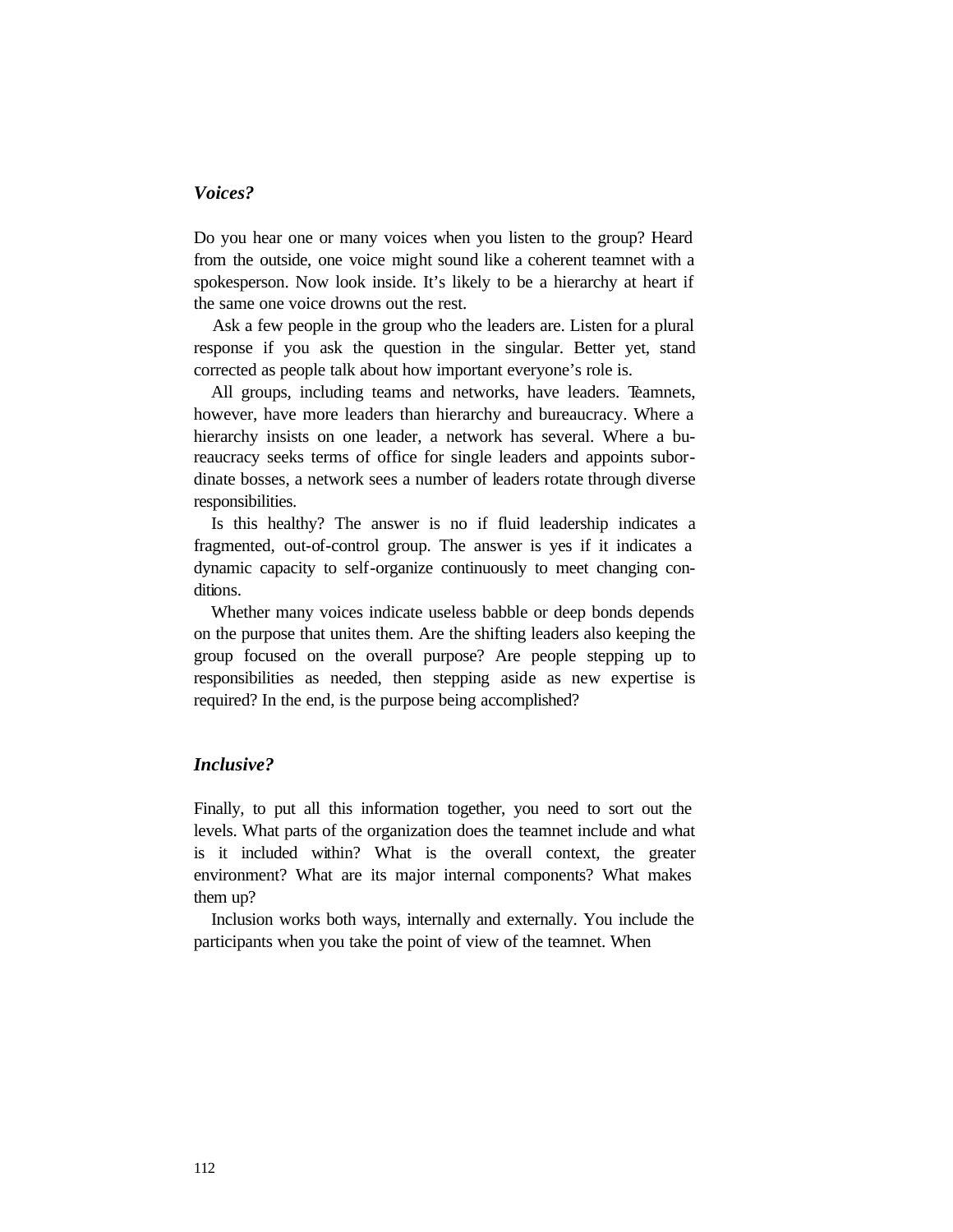you take the point of view of the participants, the teamnet includes you.

It is essential to adopt various points of reference in the 21st-century organization. At minimum, people need to be able to understand the point of view of the organization as a whole, as well as the reference point of their part of it.

> *Though multiple points of view are free, they are like mountain tops, requiring effort to attain.*

Once you see the levels, look for the relationships across them. Crossing boundaries often involves traversing levels from someone's point of view. In a world of wholes and parts, there is no other way.

Practically, this means people from diverse ranks working together. Are there ongoing connections with the hierarchy that your teamnet sits within? Are there links to the operating lower-archy? If your teamnet spans two companies, is the alliance simply a relationship at the top or the middle, or are there interactions at many levels among the allied organizations?

#### **LAUNCH: PLANNING THE WORK**

Teamnets need to be self-organizing to some extent to be successful. The more rapid the change and the more fluid the organization, the greater the need for this capacity.

The recipe for self-organization begins with people:

*? People create the shared purpose.* Whether a team working together at a white board, an omnipotent ruler issuing an edict, or a lawmaker writing a preamble, people are the ultimate source of an organization's *raison d'être.*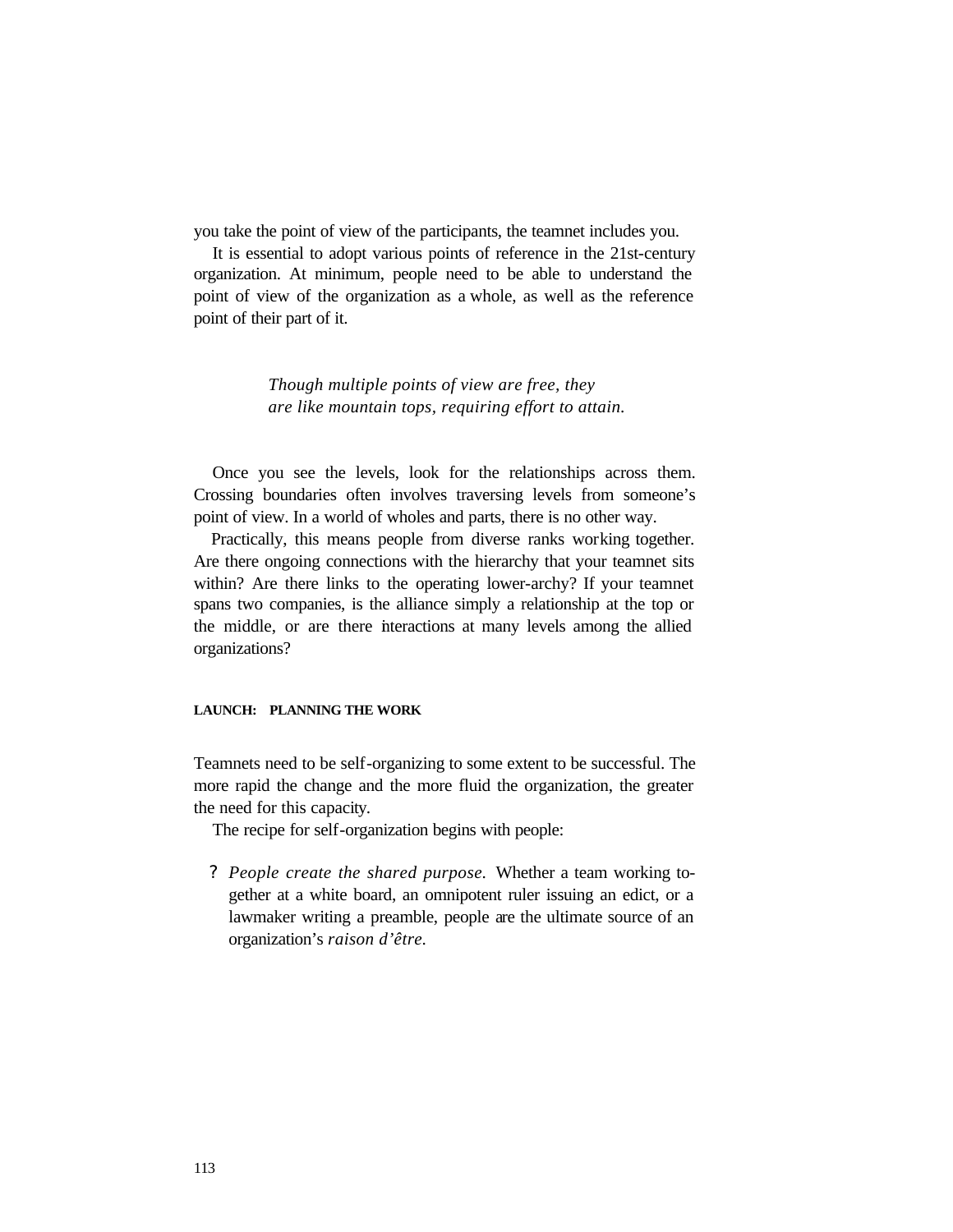- *? Purpose generates the work.* "Why" leads to "what." This is essential in networks because purpose is the source of legitimacy for activities undertaken and results achieved.
- *? Cross-boundary work becomes explicit through planning.* People need maps to help guide work through unfamiliar geographic locations. Teams that work at a distance need to be more explicit than those in one location.
- *? "Those who do, plan."* Participatory planning provides the energy for the self-organizing process. Openness and inclusion lead to trust. To maximize everyone's sense of involvement, invite everyone, expect some to show up, and profusely thank the few who stay to do the work.

Planning is a continuous process of thinking both about the longrange future and about what to do next. One pass at planning is never enough. A plan is never finished but is often "good enough for now."

All five Teamnet Principles interrelate. Change in one principle area effects the others. Use a draft purpose statement to broaden the circle of stakeholders, who in turn reshape the focus. Actual relationships will differ from those proposed and will lead to different leaders. More work leads to more internal units and more external alliances.

Set up a planning process that makes the work real, gains commitments, and kick-starts the internal leadership. Make the process as participatory as possible. In words attributed to General Dwight D. Eisenhower:

*The plan is nothing. Planning is everything.'*

Call a planning meeting and include these agenda items:

- ? Clarify purpose.
- ? Identify members.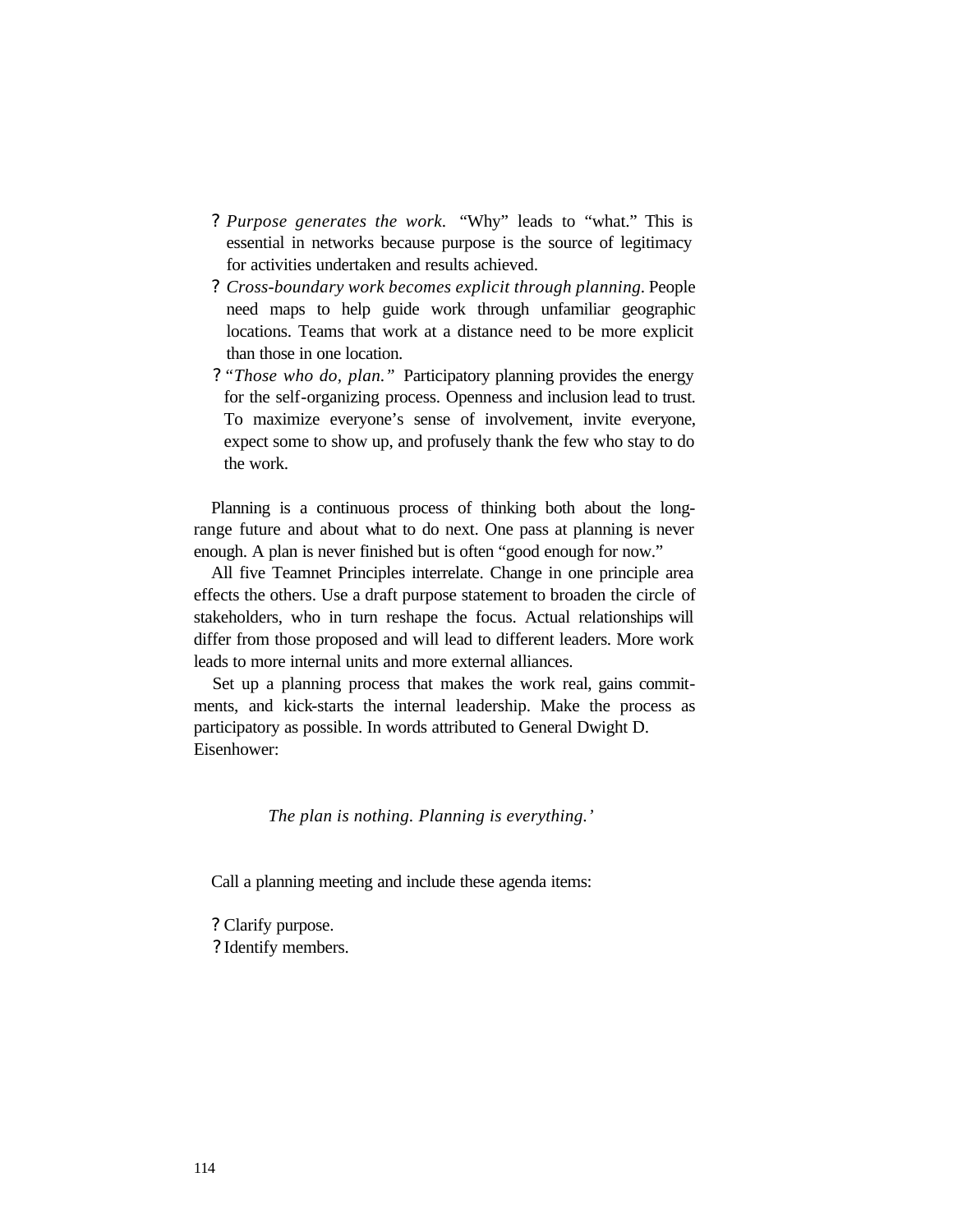? Establish links. ? Multiply leaders. ? Integrate levels.

These action statements also can guide a longer planning agenda stretching over days or months. For example, take the first item, "Clarify purpose." In some situations, a few minutes of discussion will reaffirm a common understanding; in others, extensive programs will be set in motion to discover a new vision and mission. Just getting to "Go" in a teamnet is often a considerable accomplishment.

#### *Clarify Purpose*

Purpose is the essential resource available to a teamnet. To make purpose useful, you need to "unpack it," that is, to translate values, vision, and mission into goals, tasks, and results.

When people are physically distributed, their purpose needs to go beyond the unspoken and tacit behavior that works for those who are near one another. People need to generate and interpret the purpose so that they understand it well enough to bring it back to their diverse locations and communicate it to other people. Internal direction cannot replace external command unless people participate in the process of defining their work. People can then carry the explicit purpose across boundaries.

If you have already gone through a period of searching and struggling to reach a new vision and *mission,* now is the time to translate the abstractions into concrete terms. Set your *goals* for the future— only a handful, please! Brainstorm many goals, but select only a few. The "rule of seven," the number of things people can comfortably keep in mind at once, is strongly applicable here.

Next, pick a time horizon—a week, a month, a year—and place yourself at this future point and look back. Ask what *results* you want to achieve within that time for each goal. Results are the output, the deliverables, the products of a group's activities. Finally, identify the *tasks* that connect the goals to the results.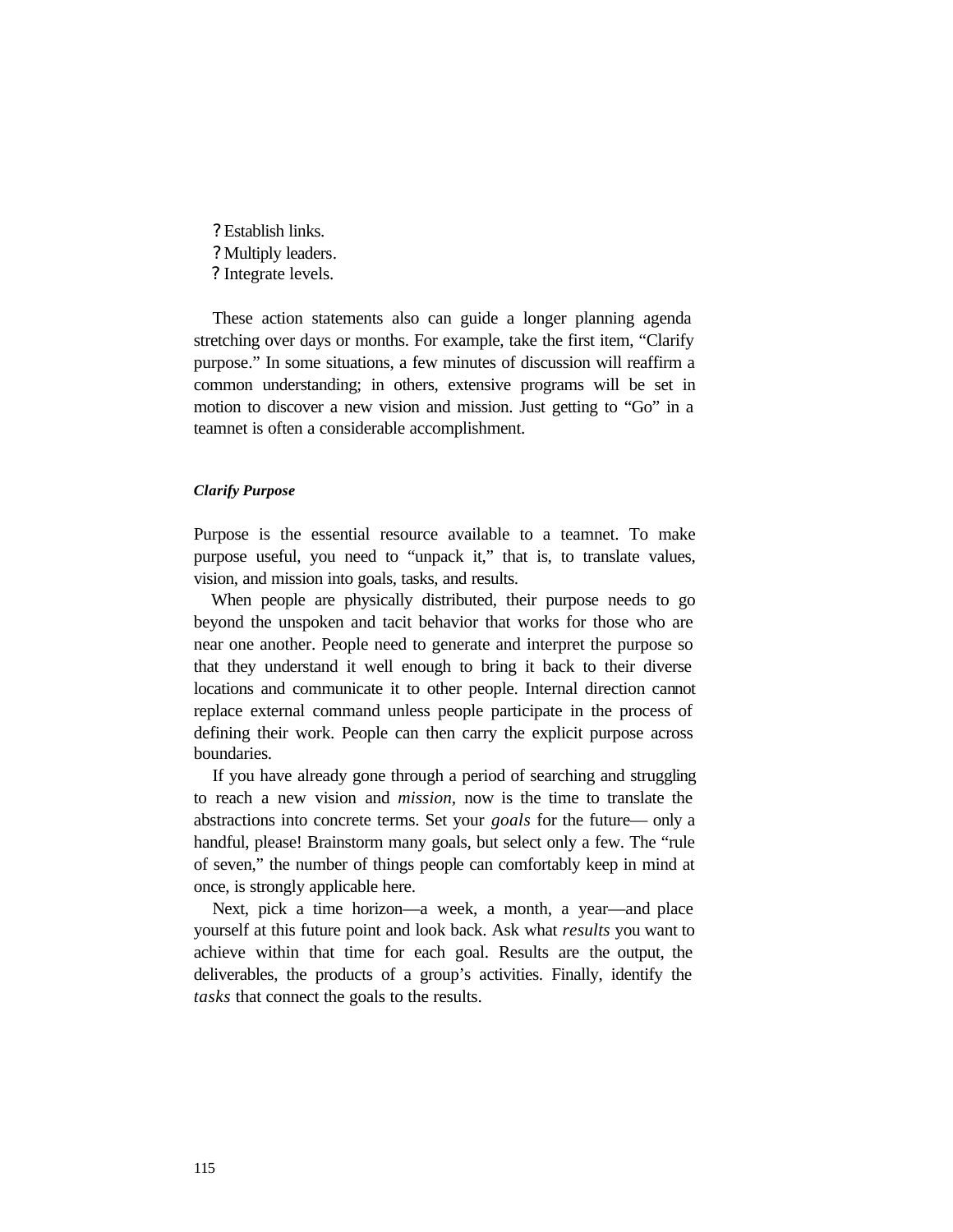



When you arrive at tasks this way, you have made the purpose concrete. People understand the legitimacy of the tasks since they can relate them directly to the overall shared purpose. And if the purpose changes, they know that the tasks need reevaluation.

#### *Identify Members*

Now that you know what the work is, who needs to participate in what? Here is one of the secrets of successful networking:

> *Everyone does not have to participate in everything.*

Each task, driven by a goal, has at least one result and represents a chunk of work carried out by a subgroup, a part of the teamnet. Only some members need to be involved in most tasks, perhaps as few as one or two. For certain tasks, such as a milestone review, everyone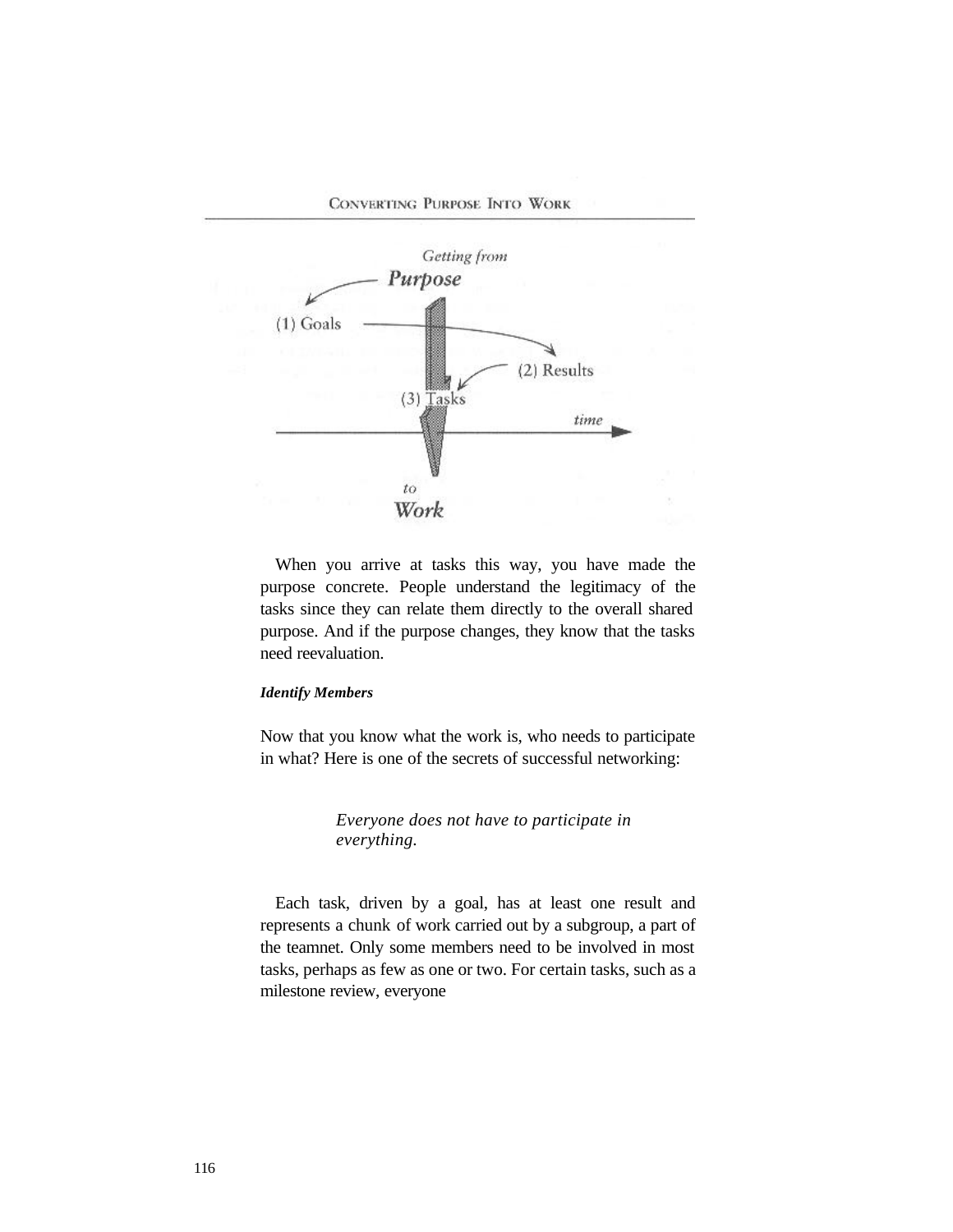may need to participate. Members sign up by sharing the work through one or more of the group's activities. "Members" are the arms and legs and torso and senses of an organization. In teamnets, "they" becomes "we."

Membership goes beyond names on a list to flesh-and-blood commitments as the planning phase unfolds and the work is clarified. These groups define their boundaries by identifying their members.

A core group expands its network view to include stakeholders and constituencies beyond itself that need representation in the plans. Customers, for example, may participate as full, temporary, or *ex officio*  members of a network.

Some teams and networks may have distinct boundaries, but often they are bounded from the center. Core members, perhaps identified directly as a set of individuals, sit at the center of intersecting relationships. Further out, organizational names or positional titles identify participants and stakeholders. Furthest out, people refer to constituencies by general categories, such as "customers," "media," and "government."

Don't be afraid to name members of a network at all these levels of abstraction at once. Networks include individuals and organizations. People may act for themselves, stand for a group, or represent a constituency—all at the same time.

#### *Establish Links*

We need to take our thinking up a level for a moment as the focus comes back to the links again. This is where the 21st-century organization is going to look especially different from its predecessors.

The convergence of digital technologies drives inescapable organizational change as the interconnected global network grows, along with individual information mobility. A few years from now, connectivity will explode dramatically. We put our bet on 2001 as the year when large-scale "digital convergence" snaps into place and an order ofmagnitude new jolt of change hits.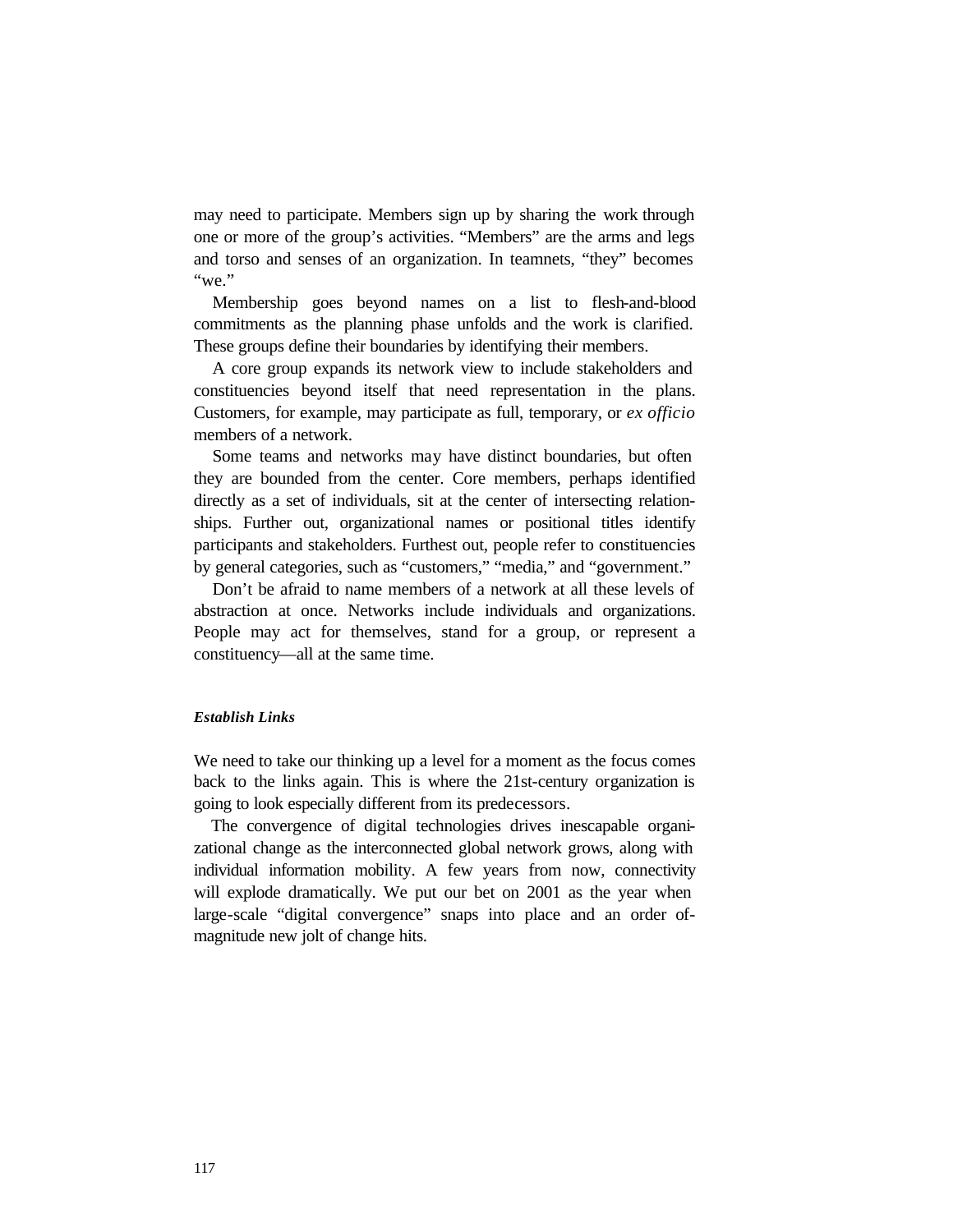We are in the midst of epochal change in our ability to link. This is not only a technology revolution but a social one as well. The plummeting cost of connectivity itself challenges the vertical channels of hierarchical information flow. Distributed, plentiful information enables distributed power.

Think about links at two levels: first, for the group as a whole, and second, for specific tasks and subgroups. Indeed, you need to move through these perspectives several times to find a good mix of media.

You need to establish a communications environment for the group that supports its work and is conducive to growing relationships. Consider multiple means for the physical links. Different people prefer different media; some personal preferences are extremely strong. The nature of the work and the location of the people greatly influence the choice and mix of media. In particular, cross-boundary work virtually guarantees the need for more than one mode of communication.

The answers are not always obvious. While it might appear that fax is a preferable mode of communication because of its simplicity, in some places e-mail is preferable. "Fax is very hard for us," says Olya Marakova, a scientist in Frank Starmer's lab without walls doing basic research on cardiac cells, in an e-mail message from Pushchino, Russia. "We have only one fax machine for several buildings, and it's very expensive. But everyone has modems, and it takes no time to send? email."

Harry Brown's EBC Industries' teamnet, by contrast, depends heavily on fax because e-mail cannot easily transport the complex manufacturing drawings that the companies exchange. Not everyone has Marakova's fax deficiency or Brown's need, but they make the point that the communication mode depends on the situation.

Next, lay the groundwork for specific relationships to develop in planning a teamnet. You know that you want marketing people to work with their counterparts in finance. Here you work to relate (soft) relationships to (hard) technology in reverse of what you do in the assessment phase, where you begin with the technology and work to the relationships.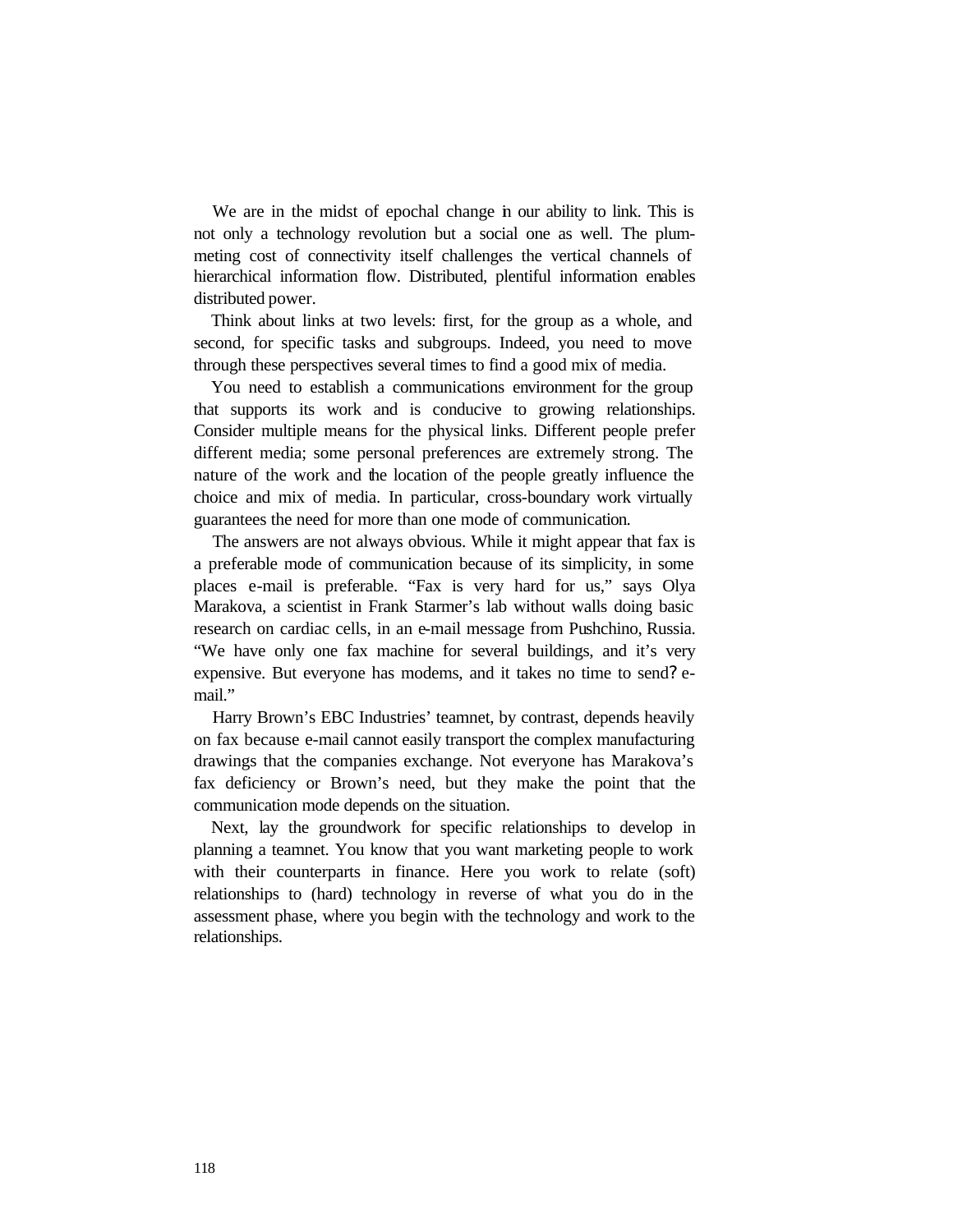- ? The purpose is the source of a desire or need to establish relationships.
- ? By translating the purpose into concrete work activities, you describe the interactions that need to be supported.
- ? Choose and set up the physical channels of communication required by the interactions.

*In short, work drives the technology, rather than the* reverse.

#### *Multiply Leaders*

This is a teamnet commandment. It's also where some people have the most trouble with the teamnet idea—fearing either powerlessness or anarchy. "If you tell people they've going to have to give up power, they'll tell you to stuff it," says former Xerox CEO David Kearns.<sup>2</sup> "The risk of democracy" is how one besieged airline executive put it.

We never said it is easy, only that this is the way things are going to be. Potentially, this is the most personally powerful aspect of team-nets. There is more room and more need for people to take responsibility and exercise leadership because the group is working on many complex issues concurrently.

Most groups include both appointed and natural leaders. Crossboundary groups need to include people with positional power. A teamnet is no different from a bureaucratic committee that studies and recommends if it has no power to act. Groups develop their own leaders, regardless of the official structure. In networks, people use this ability to great advantage.

Natural leadership in a group springs up around its activities. People take responsibility for particular tasks and in this way are selforganizing. You can use the work to define leadership within the group, rather than the other way around.

When people generate their own tasks, they see why they need to be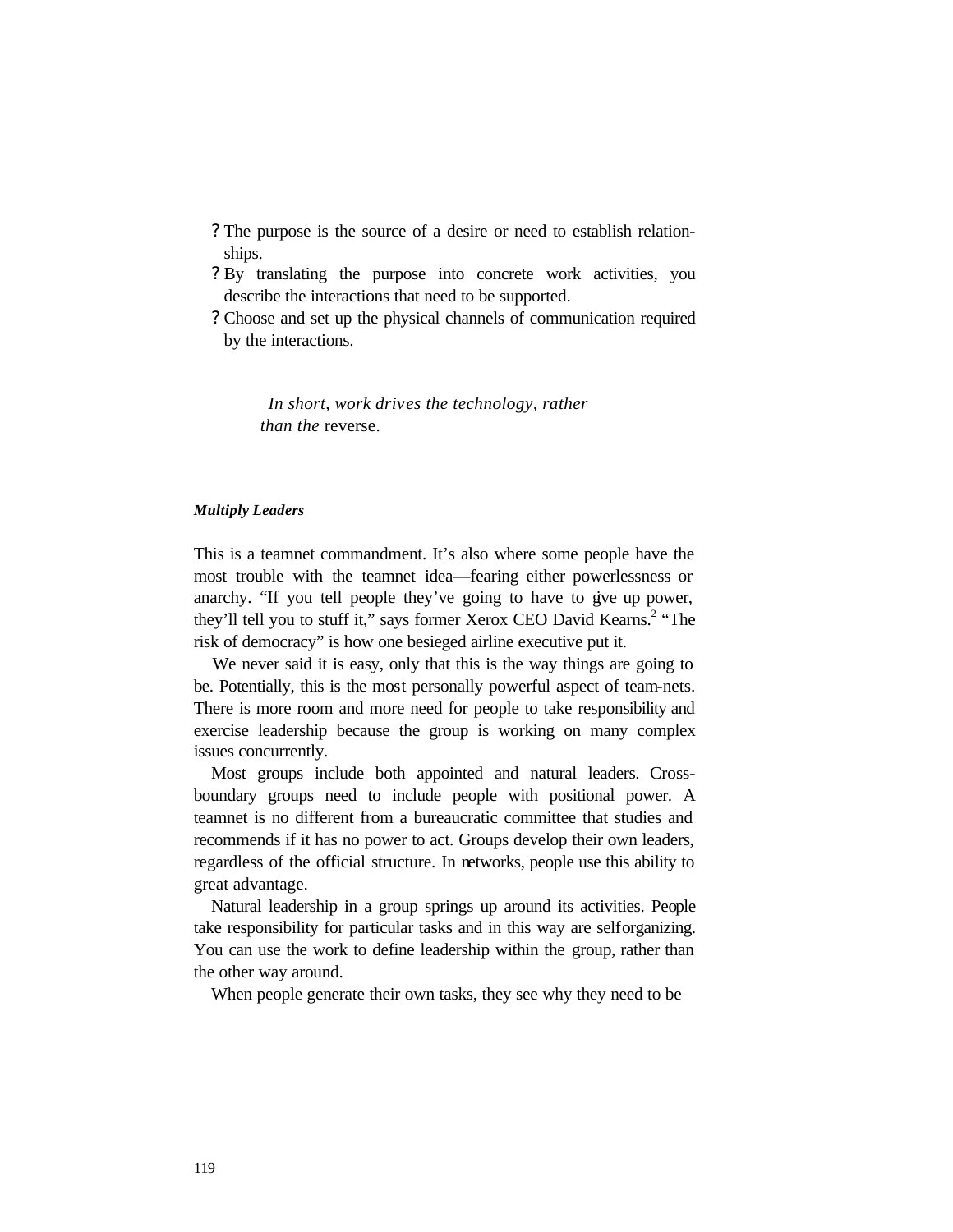involved in specific activities. They are able to add unique contributions, exercising leadership as they do, since they know their own expertise, experience, or perspective. Each person in the teamnet is a leader at some time in some activities.

Each cross-boundary task and set of activities offers an opportunity for leadership within the teamnet. Task leadership emerges as people take on responsibility for results. Linking specific results with specific people anchors responsibility for work.

Many tasks naturally lend themselves to coleaders, which further expands the possibilities for leaders. These leadership roles also naturally end as the work is completed and the process moves on.

What you *don't* want to do is what bureaucracy does—chunk all the work down to the level of individual tasks. This suppresses multiple leadership, proves more costly, and does not work in complex situations.

#### *Integrate Levels*

Purpose, members, links, and leaders all involve multiple levels of consideration. Teamnets are at least three levels deep: the members of the teams, the teams themselves, and the network of teams (or individuals in task groups in teams).

Don't be afraid to connect across the levels or even to confuse them. Levels *are* often confusing. Just keep moving your thinking up and down the scales of size and scope, looking internally and externally from the boundaries, from global to local perspectives and back again.

The planning process itself is one of the best means of integrating the levels and keeping everyone informed. Indeed, early plans are often most valuable as tools for communicating with the hierarchy. They are also great recruitment devices for potential participants not involved in the initial planning.

Can you fit your plan on a page? If so, you have a grasp of the whole that you can communicate to others. Can you break down the one-page plan to a greater level of detail, complete with places and dates? This indicates that your plan has depth. Can you fit your plan into a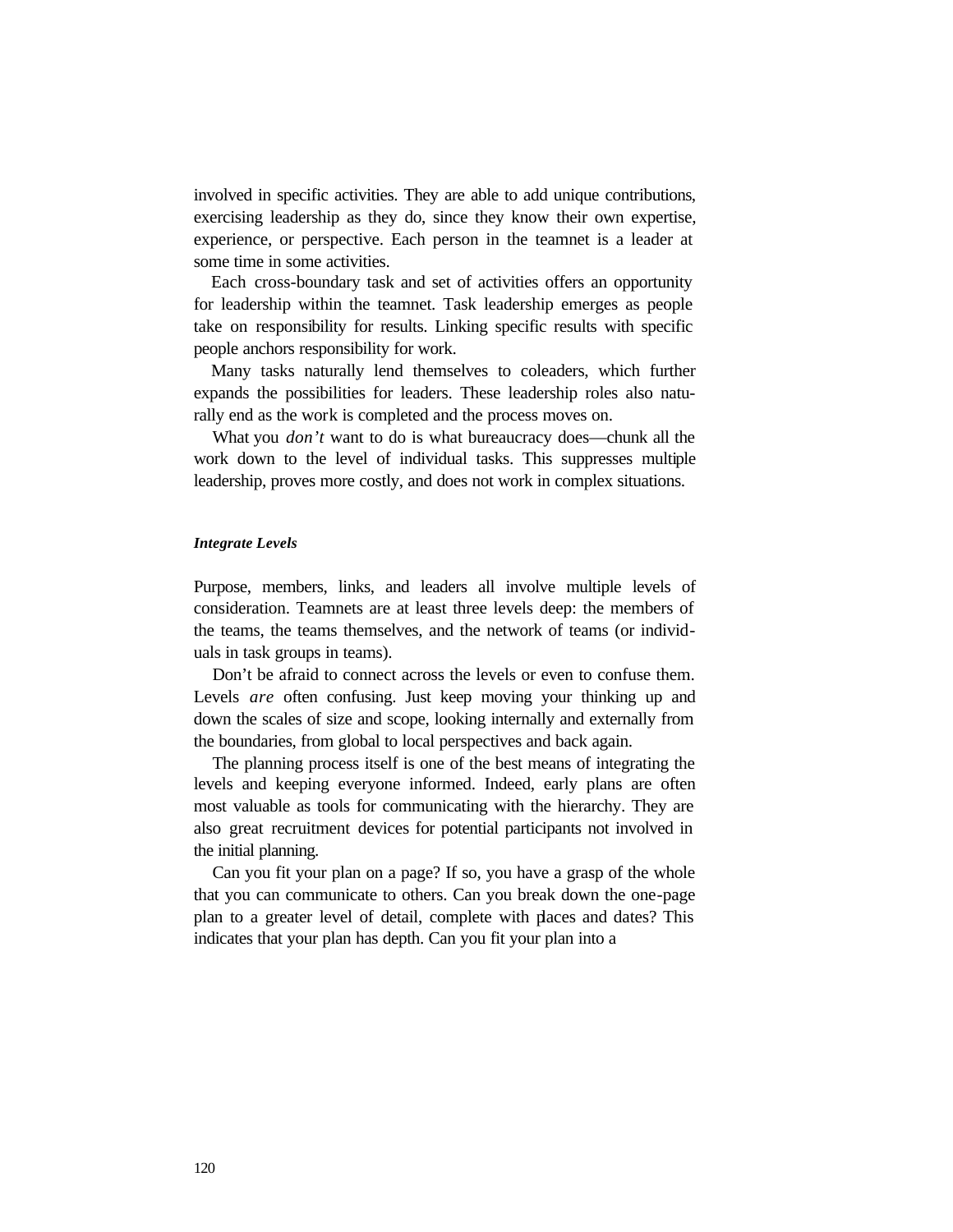broader strategy and overall purpose? This indicates that your plan has a context, another way of integrating levels.

Use precious meeting resources to develop a clear, high-level picture that people can go away and fill in. Each person needs to understand the whole, and each leader needs to balance global issues with local concerns.

By ending the launch phase with a high-level picture, you have brought your original fuzzy, 30,000-foot view down to a sufficient level of detail to do some real work. This degree of clarity in the work convinces others that the plan makes sense, simplifying the "marketing" of the idea. Having taken the time to go to this level of detail, you now can:

? describe the project in a sentence or two;

? understand the sequence of work;

? keep a mental checklist of your specific responsibilities; and

? know who to network with outside the team.

#### **THE FIVE PHASES OF FLIGHT**

#### **THE FLIGHT**

You are going to Washington, D.C., next week. You made reservations, set up meetings, and otherwise prepare in the midst of other activities.

A few hours before the flight, you begin a new phase of this journey. Between being home and being airborne lie a number of hurdles: traffic to the airport; an unexpectedly full parking garage; the momentary panic when you think you've forgotten your tickets; lines at the reservations counter, lines at the security gate, lines at the boarding gate, where you discover the delay in your flight. An hour later than you expected, you strap yourself in and the plane heads out to the runway. In one breathtaking instant, the takeoff phase is over and you are in flight.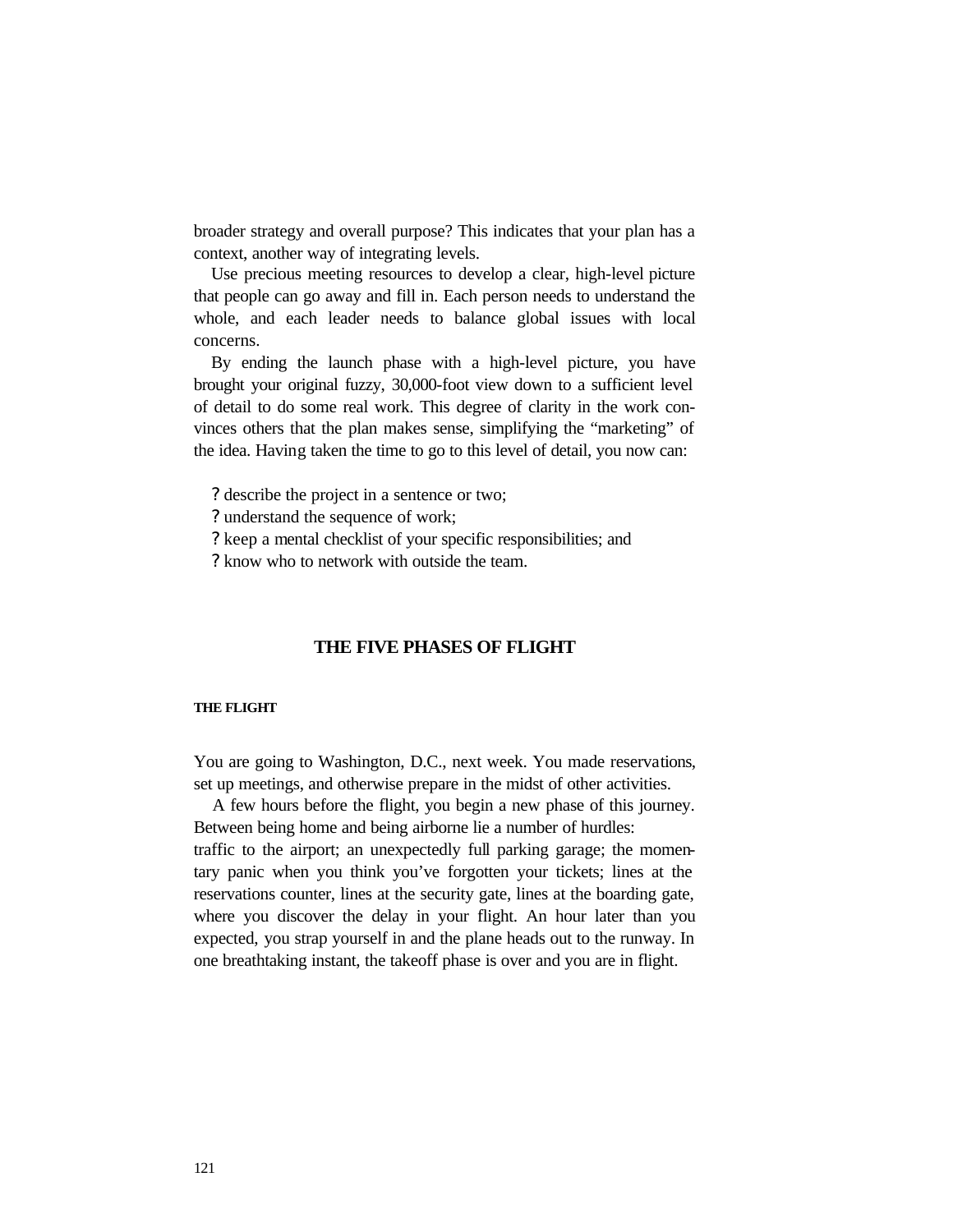The flight itself is the bulk of the journey. Although it doesn't feel that way, it's where you do the real work of getting from here to there. Information during the flight comes from the crew in the cockpit, where they monitor sensors and adjust controls. The crew adapts to such variables as weather, traffic, and malfunctions by making changes in flight, with the ultimate objective of a safe landing, ideally at the scheduled destination.

"In preparation for landing, please make sure that your seat belts are securely fastened and that your seat backs are in their full upright position with your tray tables stowed." The flight attendant signals the start of the next phase, the process of landing. Landing and takeoff are the most stressful and dangerous events within the flight process. Hitting the ground almost always jars. The actual arrival at the airport presents another set of obstacles—getting to a clear gate, collecting your baggage, and finding a taxi.

Finally, with the flight complete, you arrive at your destination with a new status quo established. Thinking ahead (and remembering the morning's delay), you decide to confirm your flight home and inquire about times for that trip to the islands you have been thinking about. You are at the beginning of the next journey even as you arrive.

#### **THE FIVE PHASES**

The five phases of flight are a metaphor for the five phases of teamnets.

| ? Prepare | ? Startup   |
|-----------|-------------|
| ? Takeoff | ? Launch    |
| ? Flight  | ? Perform   |
| ? Land    | $\tau$ Test |
| ? Arrive  | ? Deliver   |

Two periods of predictable turbulence—takeoff/launch and land! test—fall between the beginning (prepare/startup), middle (flight/ perform), and end (arrive/deliver). Teamnets also experience these periods of turbulence in their development, which you can anticipate and use to advantage.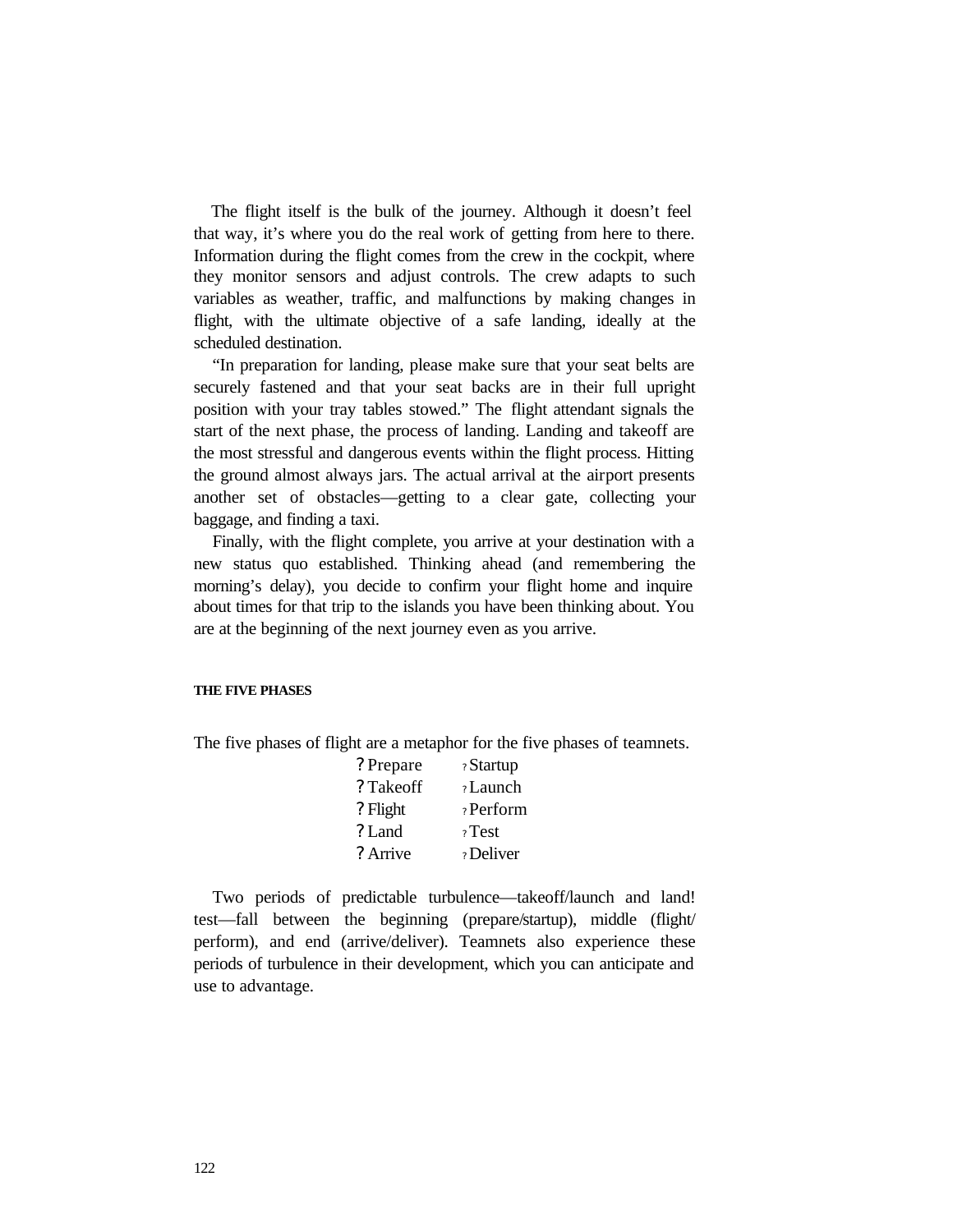Launch follows a sometimes lengthy startup period, and usually involves a relatively short but intense activity set that produces a plan and defines leadership. Perform is the growth period of activity, where tasks are undertaken and results accumulate. But growth is always limited, and deadlines always loom. Work must be tested, brought in for a sometimes dangerous "landing," delivered to customers, and rolled out to users. A new status quo comes with the achievement of a destination that the next cycle of change will challenge.

Little journeys are contained within bigger journeys that are part of greater journeys, or "vision quests." Startup to delivery may happen over a matter of days, or the process may take years to unfold.

- *? Startup:* Long or short, in the initial period people assess and gather information. Anomalies accumulate as people speak out and ideas are tested.
- *? Launch:* At some point, things jell—or they don't. Many team-nets require a spark of creativity, a group "Aha" that cements a core belief. Here is where the group feels itself click and people begin to refer to themselves as we.
- *? Perform:* If only we could live here permanently. People engage their energy and take huge strides in accomplishing real work as the overall effort achieves its objectives. There are problems and challenges, to be sure, but problem solving is the modus operandi.
- *? Test:* Risks converge here. Success may blind us, and we may exceed the carrying capacity of our environment. The innovation undergoes strenuous testing before acceptance. Forces of resistance mount their final assault.
- *? Deliver:* The process passes a final milestone. Here the process may end, stabilize at a new status quo, or go into another cycle.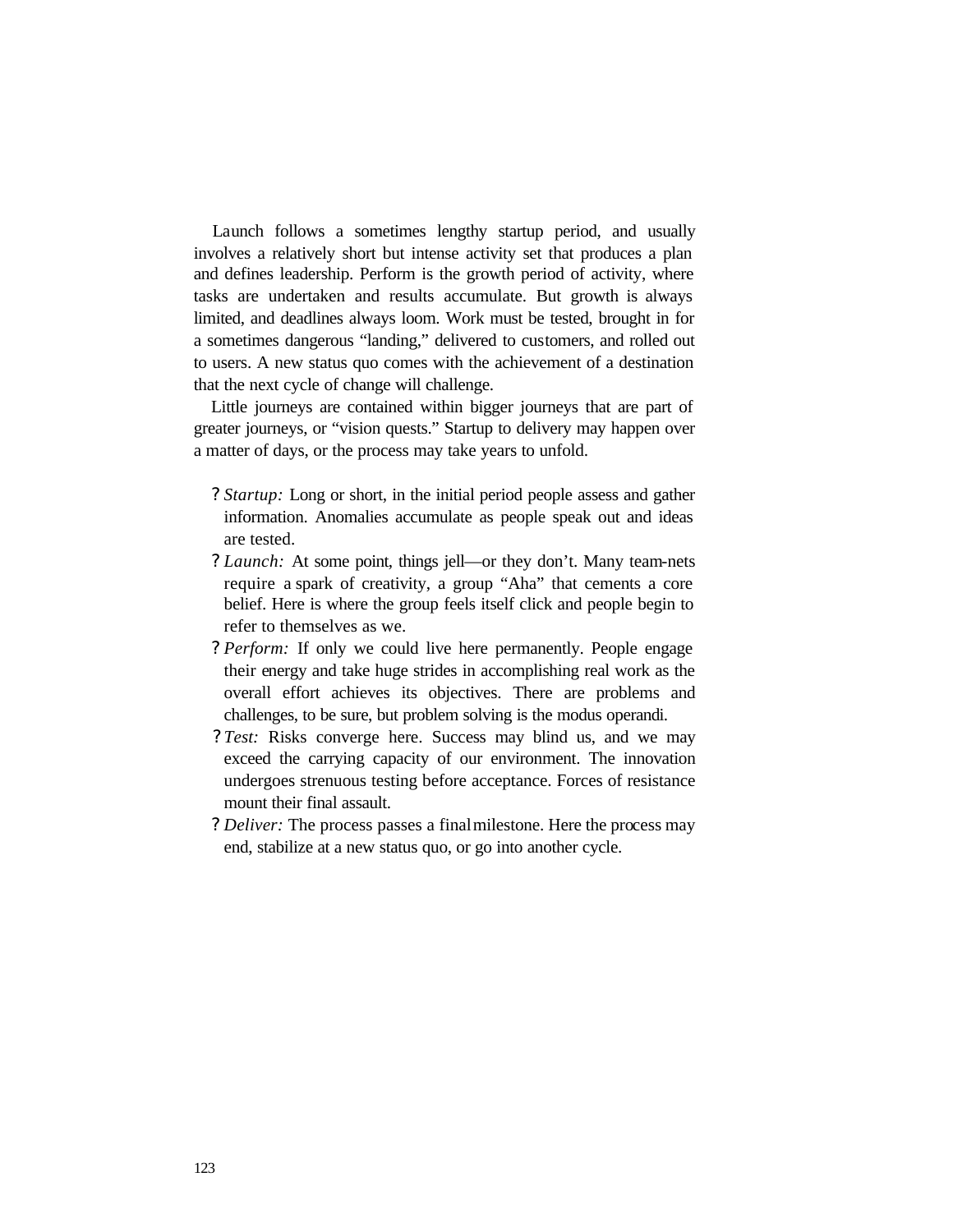# **THINKING THROUGH THE PHASES**

The art of developing networks comes from combining the five *principles* with the five *phases.* An approach to the startup phase is described in the section "Startup: Assessing the Situation." "Launch: Planning the Work" outlines using the principles in the launch phase.<sup>3</sup>

The Five Teamnet Principles operate as a failure detector in the perform phase. Anticipate where the group is likely to get into trouble, where its weaknesses are going to show. We describe these elements as "warnings" in our introduction to the principles in chapter 4.

Network organizations grow in a turbulent sea of change. Maintaining a goal-oriented direction requires constant adjustments of the major elements of the network. Balance the cooperative principles— unifying purpose and voluntary links—with the competitive principles independent members and multiple leaders. Co-opetition is a dynamic flow, not a steady state.

| Phases<br>5 Principles |                    | <b>STARTUP LAUNCH</b> | PERFORM                     | <b>TEST</b>             | <b>DELIVER</b>     |
|------------------------|--------------------|-----------------------|-----------------------------|-------------------------|--------------------|
| <b>PURPOSE</b>         | Common<br>View?    | Clarify<br>Purpose    | Glueless-<br>Groupthink     | Test<br>Results         | Deliver<br>Results |
| <b>MEMBERS</b>         | $Col-$<br>leagues? | Identify<br>Members   | Dependent-<br>Stubborn      | Member<br>Reviews       | Member<br>Results  |
| <b>LINKS</b>           | Connec-<br>tions?  | Establish<br>Links    | Isolated-<br>Overload       | Feedback<br>Relations   | Ongoing<br>Connect |
| <b>LEADERS</b>         | Voices?            | Multiply<br>Leaders   | Leaderless-<br>Followerless | Succes-<br>sion         | New<br>Leaders     |
| <b>LEVELS</b>          | Inclu-<br>sion?    | Integrate<br>Levels   | No Uplinks-<br>No Downlinks | <b>Travel</b><br>Levels | New<br>Level       |

| <b>TEAMNET ACTION MATRIX</b> |  |  |
|------------------------------|--|--|
|------------------------------|--|--|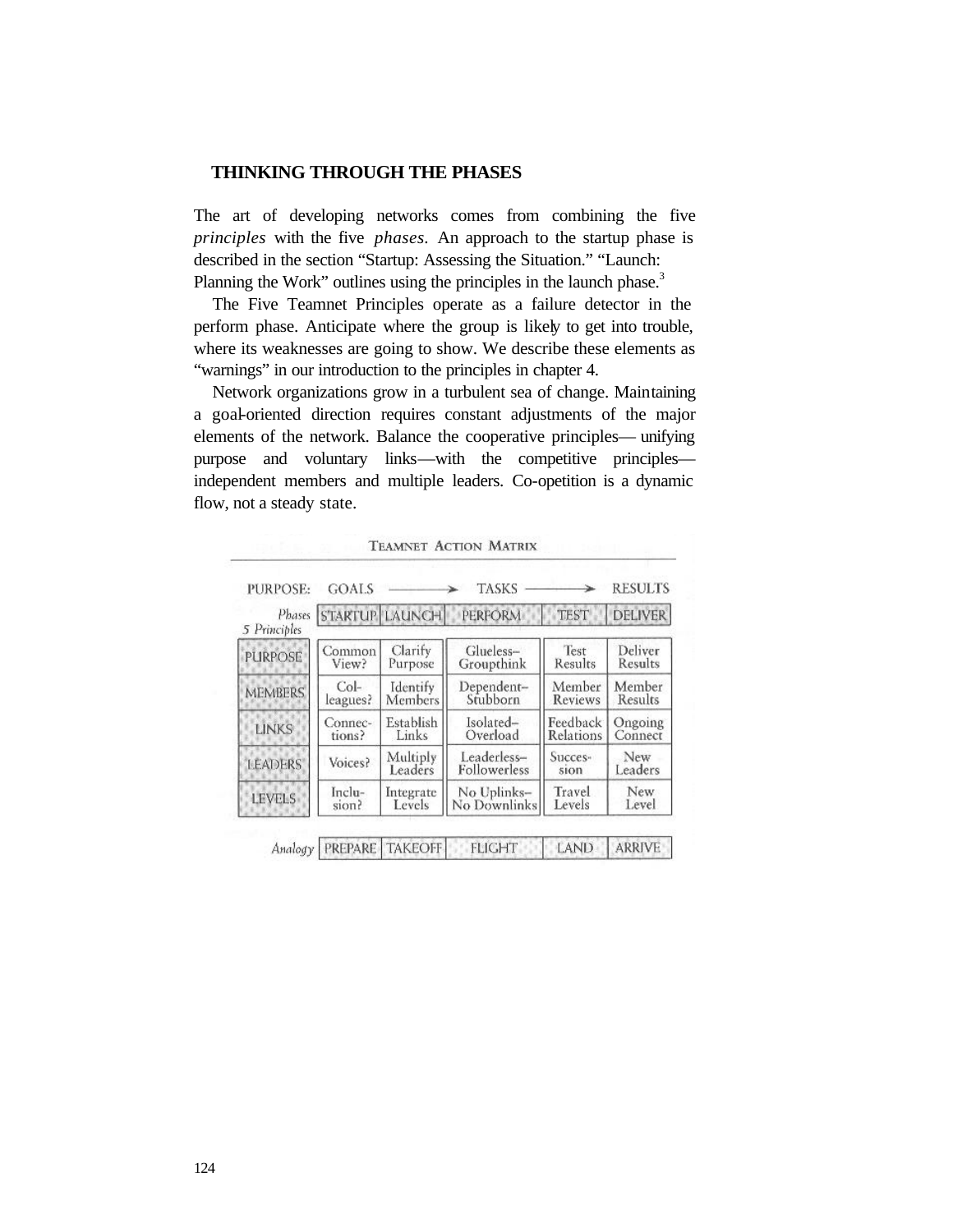#### **CHECKING IT OUT**

People know well the turbulence of the launch phase. Most experienced consultants and managers know the difficulties involved in catalyzing a group to initiate any change process. Less well known is the second anticipatable point of stress, the test phase, which is the transition from the task-oriented perform phase to the results-oriented delivery phase.

The test phase is that downstream place where the upstream planning effort pays off. You can apply criteria for success based on goals established here. If you involve downstream players in the initial planning, you can turn this phase into a cakewalk instead of the nightmare it sometimes becomes when customers (internal or external) see unsatisfactory results coming at them. Typically, the network, in its broadest form, gets involved across the levels in reviews and other examinations of the result. Feedback becomes a conscious activity, not just a loop of communication.

Like the launch phase, this transition tests leaders. Often there is a need for succession, a passing of the baton:

- ? Along the value chain from supplier to customer;
- ? From one generation to another; or
- ? From the managers of a development effort to the owners of a new status quo.

A teamnet is not truly tested until it grows beyond the leaders who initiated it and originally propelled its development.

#### **DELIVERING THE GOODS**

Networks are as much processes of organization as they are structures. Because purpose is their source of legitimacy, an essential part of the life cycle of teamnets is the delivery phase. Without results, there is no reason to continue to maintain relationships.